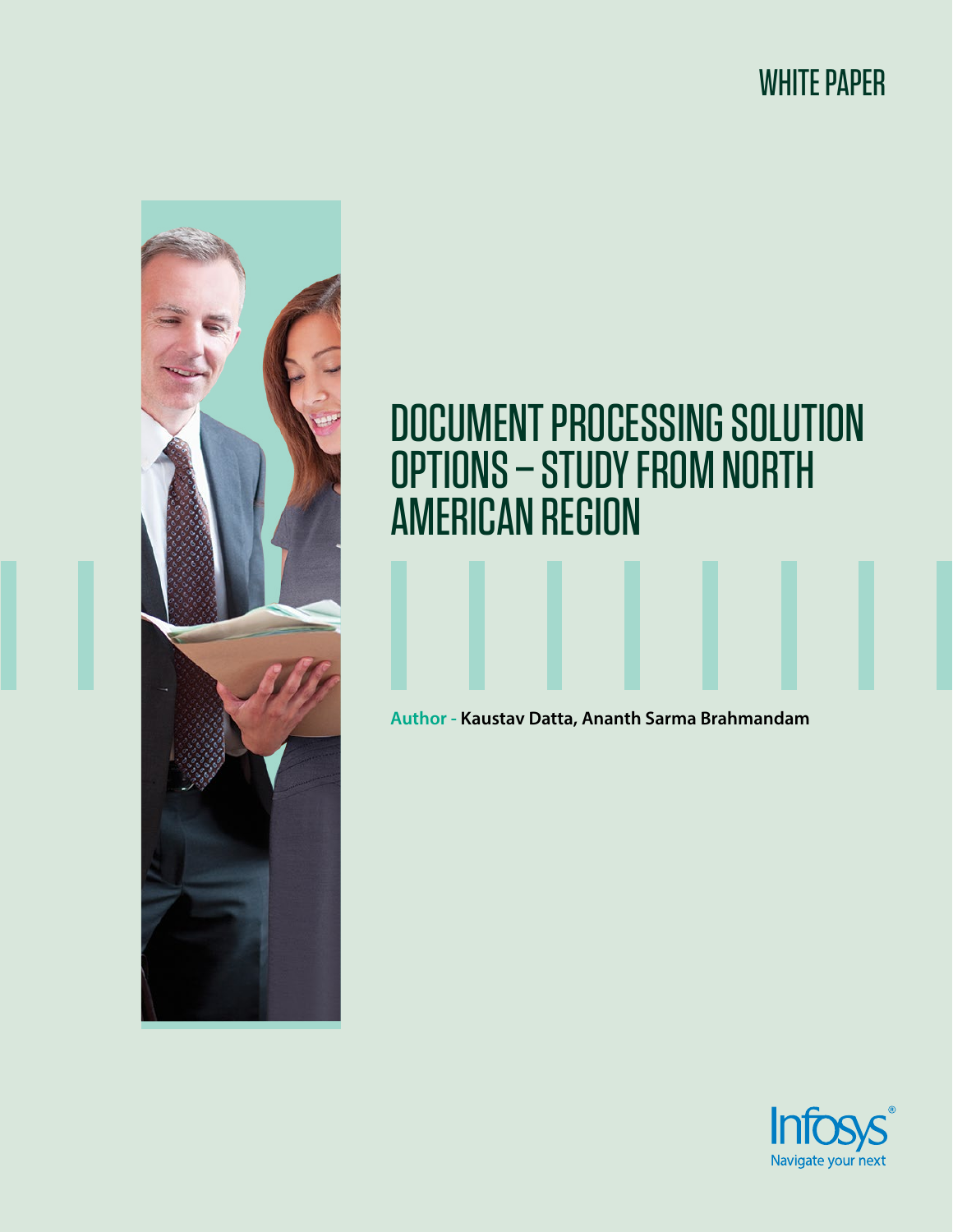

## Introduction and Background

Document processing is a key area of many organizations such as Public Services in form of handling of their myriad Forms and Notifications; Manufacturing in form of handling of Purchase Orders, Invoices, Shipping; Financial Services such as Banks in the area of Customer On-boarding, Account Opening – KYC / AML checks and Credit evaluation.

Enterprise Content Management (ECM) combines the capture, search and

networking of documents with digital archiving, document management and workflow. ECM developed as the industry matured from electronic document management system (EDMS), typically catering to the need of one department in the areas of imaging, workflow management, document management (indexing for easy search and retrieval). EDMS applications were typically a smallscale application catering to the need of a department to improve a paper intensive

process into a paperless one for easier management and better accountability. According to AIIM (Association for Information and Image Management), ECM is the strategies, methods and tools used to capture, manage, store, preserve, and deliver content and documents related to organizational processes. It's the architecture that glues an enterprises' documents and business content together — making them searchable, explorable, organized, and ultimately meaningful.



The building blocks of a successful ECM consist of the following :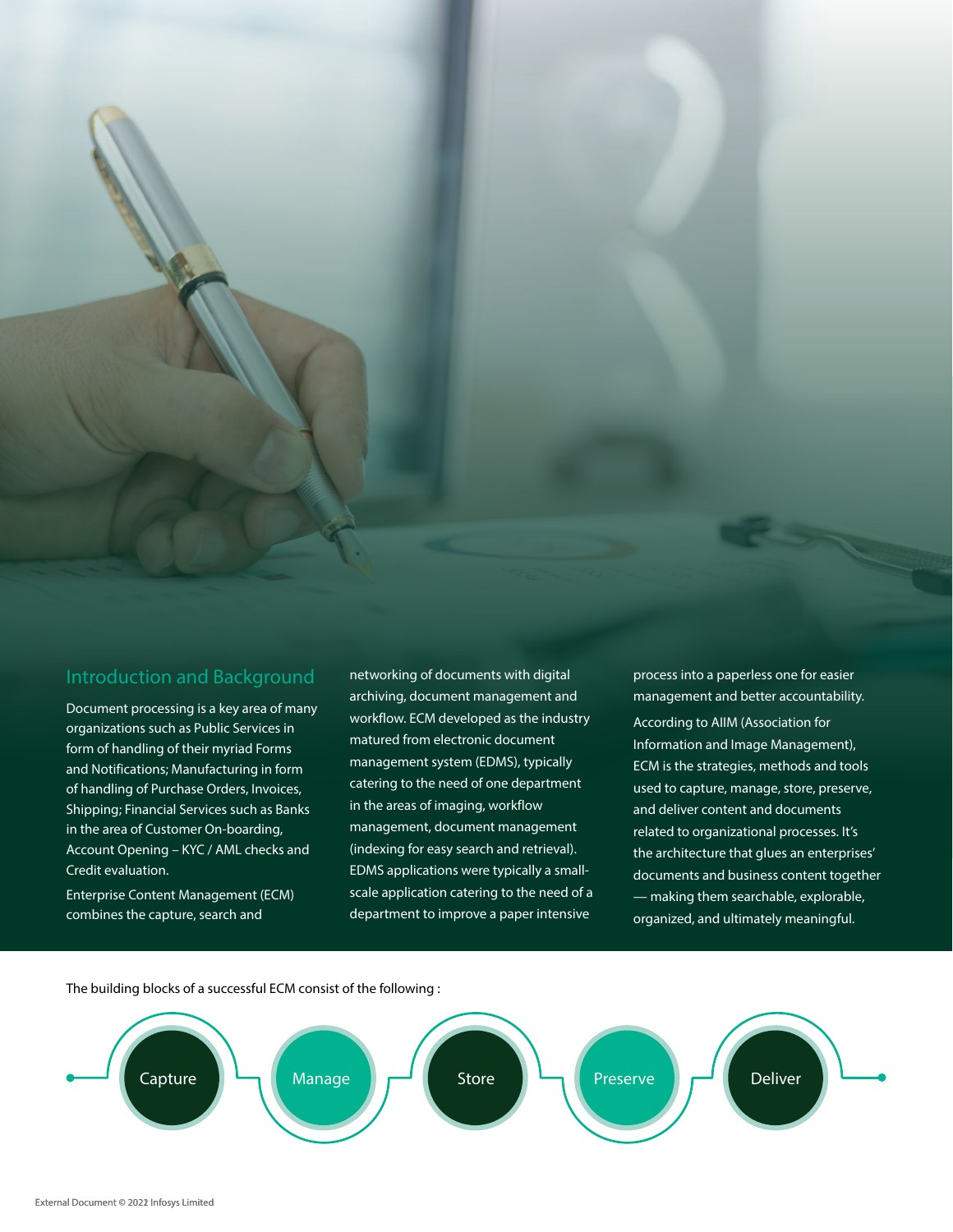New age technologies such as Cloud, Automation, Machine Learning, IOT etc. is completely re-defining the way content is being created, captured, indexed and retrieved. Disruptions around customer, supplier, partner data being spread around a variety of platforms from traditional On-Prem to Cloud, traditional Relational, NoSQL to Graph databases and a plethora of documents that exists is making enterprise content extremely fluid and agile. Traditional "Monolithic" Architecture for ECM is giving way to new concepts like "Content as a Service", which is a shift for more practical, modular set of solutions that deliver on the fundamentals of ECM such as capture, manage, store, preserve, and deliver.

In this paper we are going to talk about transformations that are currently redefining the Capture process, by looking at various solution options that are currently available in the market to digitize the incoming content (both printed and handwritten) so that it becomes easier to process the information as part of downstream business processes. We will use our experience in Public Service domain to establish a framework for processing these documents and provide a variety of solution options which can be leveraged for one's specific business context.

## Problem Statement and Use Cases

As mentioned above, processing an incoming document and extracting meaningful information from the same to automate business processes are applicable in the entire enterprise value chain across various industries. At a minimum this spans across Inbound Logistics, Manufacturing and Operations, Outbound Logistics, Sales & Marketing and Customer Service – the primary activities of any firm and as a result this functionality is applicable for CRM (Customer Relationship Management) , ERP (Enterprise Resource Management) and SCM (Supply Chain Management) systems.

Following are some of the high-level use cases across industries wherein document processing is a key part of the business processes.

| Manufacturing             | <b>Healthcare</b>              | <b>Banking</b>                                      | Retail                                  | <b>Public Services</b>         |
|---------------------------|--------------------------------|-----------------------------------------------------|-----------------------------------------|--------------------------------|
| Purchase Order            | <b>Clinical Research</b>       | <b>Customer On-Boarding</b>                         | <b>Customer Service</b>                 | Visa Processing                |
| <b>Invoice Processing</b> | <b>Prescription Management</b> | <b>Commercial Banking</b><br><b>Account Opening</b> | <b>Returns and Credit</b><br>Management | <b>Customs and Immigration</b> |
| <b>Customer Service</b>   | <b>Claims Processing</b>       | <b>Customer Service</b>                             |                                         | Registration & Licensing       |
|                           |                                |                                                     |                                         | <b>Tax Processing</b>          |
|                           |                                |                                                     |                                         | Legal Documents<br>Processing  |

Documents received to start these business processes could be received either through physical mail or email or fax or even submitted online through website or mobile app. These documents could be either handwritten or printed in a structured manner. Typically documents received through physical mail, email or fax are scanned and converted into either PDF, TIFF or JPEG format. Documents received through website, mobile could be already available in these format.

For our illustration of solution options for this paper, we will consider the use case for a Public Service firm operating in the North America region. This program receives over 200,000 reports annually, both in printed and hand-written format. The current process involves manually extracting the information from the documents and feeding it into Oracle Case Management system. Our solution was to look for automating this manual process to being in more process efficiency and increase productivity.

One of the first steps of this program was to capture information from multitude of these incoming documents into electronic format so that these can be further used for tagging, indexing for easier search and retrieval and also used in further downstream business processes such as Case Management – Analysis, Processing and sending out Notifications, Customer Service – responding to Client enquiries etc.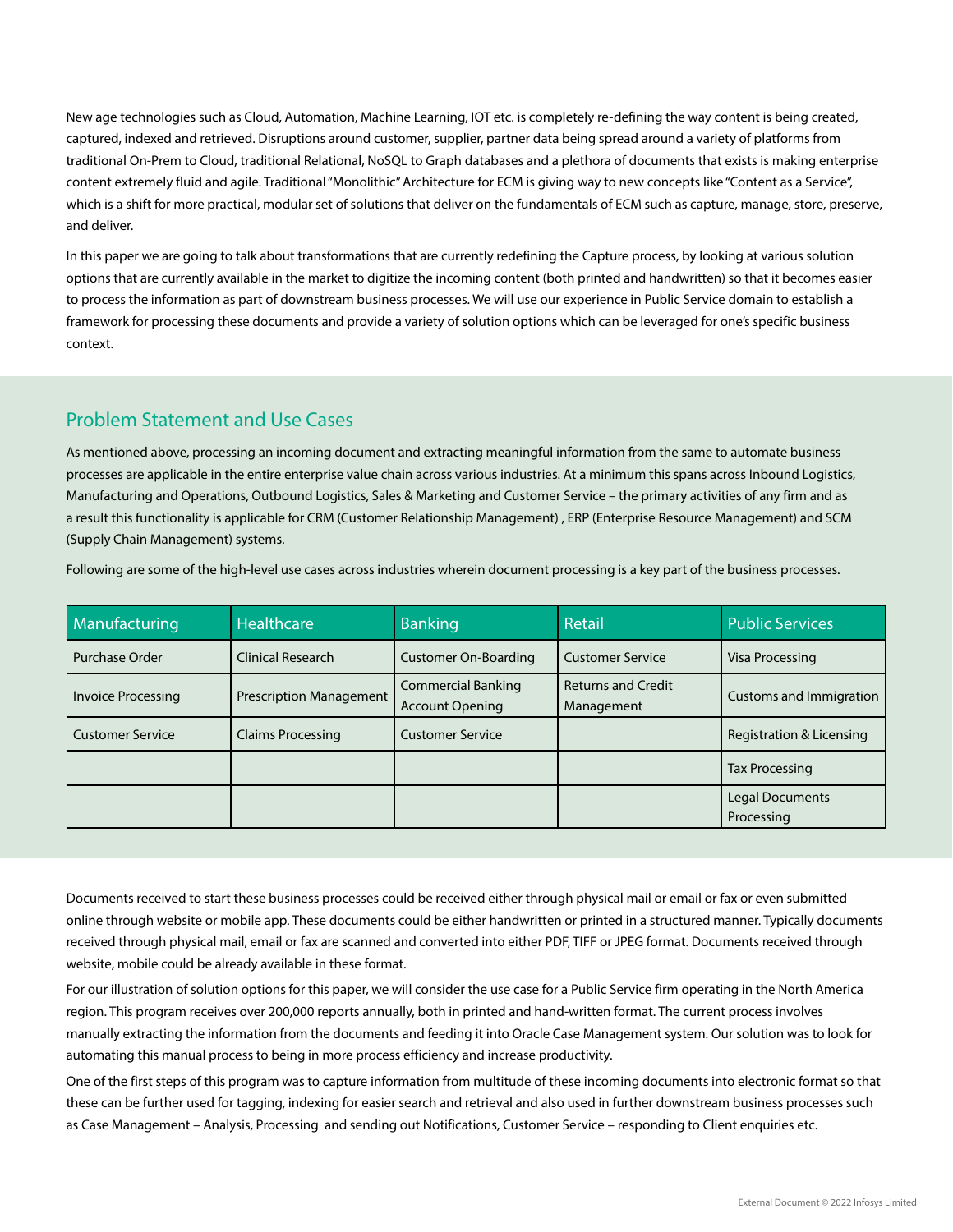At a high level the initial processes of document capture could be depicted as the following :



One of the major pain-point this Program is currently experiencing is the high manual intervention required in the document scanning and information extraction from the received documents so that this can be used in Oracle Case Management process. The firm is looking for considerable amount of Case automation end to end from Document intake to Case resolution. This becomes even more critical for pandemic situations like Covid-19.

## High level Solution Design and Solution Options

At a high level solution to extract information from printed and handwritten documents would have the following building blocks :

Reading Files from Source

**Classifying the Files** based on Keyword

**Extract Field values** as defined in Template Taxonomy

Displaying the **Output on User** screen to verify and Update

Approved Output is sent for processing to CRM/ERP/SCM systems

The solution would typically make use of an Optical Character Recognition (OCR) or Intelligent Character Recognition (ICR) solution to extract the text from the incoming image file/ document and send over to backend system in suitable format.

The solution would have two principal components - a Robotic Process Automation (RPA) suite and a selection of OCR APIs.

RPA would act as an orchestrator for this entire process. RPA tools such as UiPath, Automation Anywhere, Blue Prism, AssistEdge etc. would integrate with a variety of source systems such as Scanners, Fax, Email and act as an entry point for the documents. As part of the incoming document processing, the RPA tool would also integrate with commercially available OCR APIs such as Azure Computer Vision, Google Cloud Vision, OCRopus, Tesseract etc. to extract information from the printed or handwritten documents. The extracted information would then be presented to the end user for final validation and correction after some amount of automated data correction (post processing). Once validated and approved, the extracted information would then be sent over to backend system in this case Oracle CRM for Case Processing, either in

#### XML or JSON format.

The choice of OCR API is a fundamental and crucial of this entire process. There are quite a few which are commercially available. Most of the OCR APIs work in one of the following ways - Optical Character Recognition (OCR) – one character at a time or one word at a time, Intelligent Character Recognition – works on handwritten text one character or one word at a time leveraging machine learning. For our use case mentioned above, we had evaluated both free and open source options such as OCRopus, Tesseract as well as cloud OCR APIs such as Google Cloud Vision and Microsoft Azure Computer Vision.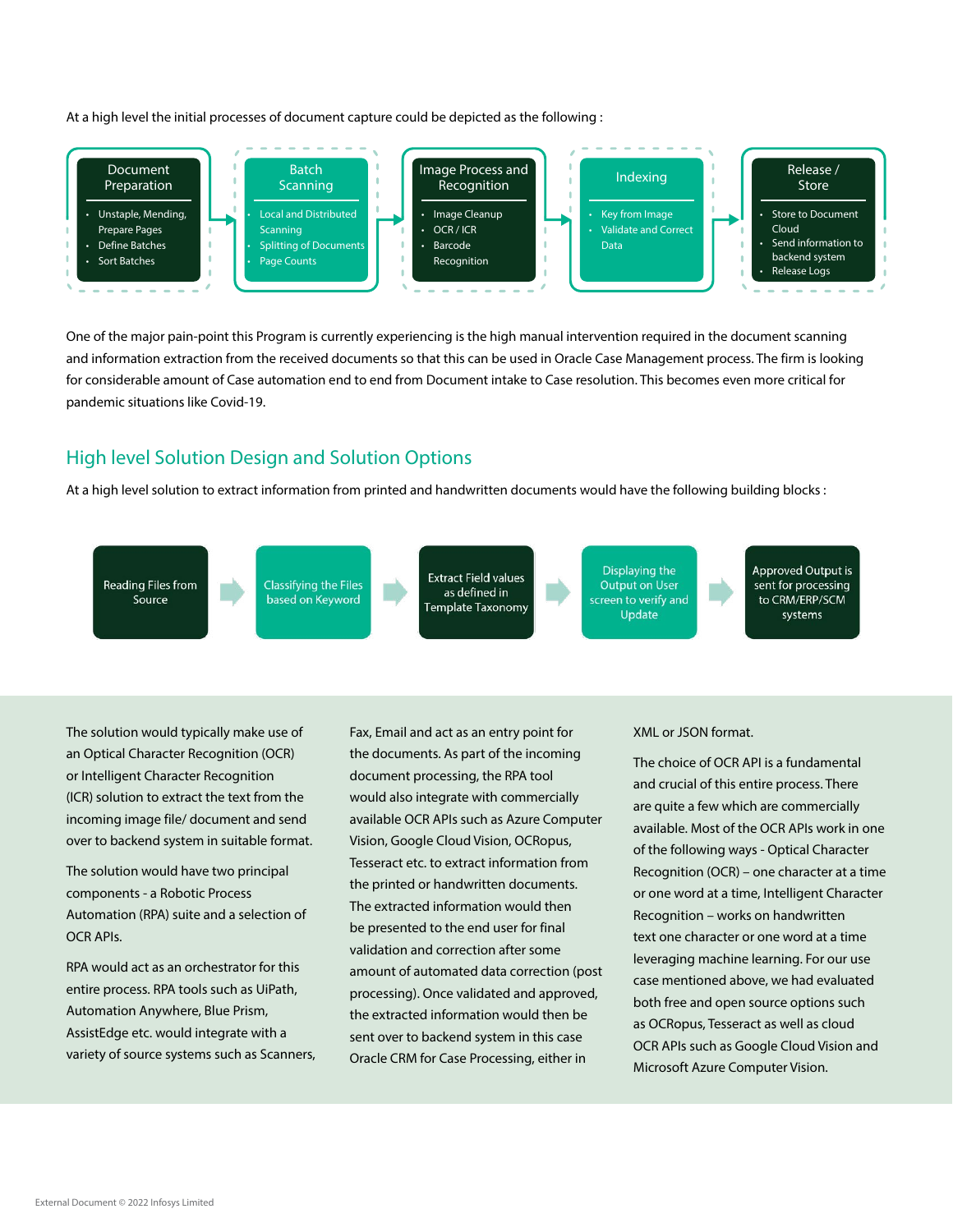The following table compares these various OCR solutions against a variety of parameters –

| Parameters             | <b>OCRopus</b>                                                | <b>Tesseract</b>                                                      | <b>Google Cloud Vision</b>                                                  | <b>Microsoft Azure</b><br><b>Computer Vision</b> |
|------------------------|---------------------------------------------------------------|-----------------------------------------------------------------------|-----------------------------------------------------------------------------|--------------------------------------------------|
| Cloud / On Premise     | On Premise                                                    | On Premise                                                            | Cloud                                                                       | Cloud                                            |
| Printed / Hand Written | Need high resolution<br>images (above 300 dpi)                | Not so effective on<br>handwritten input                              | Helps on face recognition,<br>image labeling and<br>landmark detection also | Best on handwritten<br>content                   |
| Configuration          | Would need Python and<br>would need to manage<br>dependencies | Written in $C/C++$ .<br>Would need significant<br>installation effort | <b>NA</b>                                                                   | <b>NA</b>                                        |
| Output                 | hOCR                                                          | hOCR, pdf, text                                                       | <b>JSON</b>                                                                 | <b>JSON</b>                                      |
| Open Source            | Yes                                                           | Yes                                                                   | No                                                                          | No                                               |
| Free / Paid            | Free                                                          | Free                                                                  | Chargeable                                                                  | Chargeable                                       |

At a high level the solution for the incoming document processing would look like the following-



External Document © 2022 Infosys Limited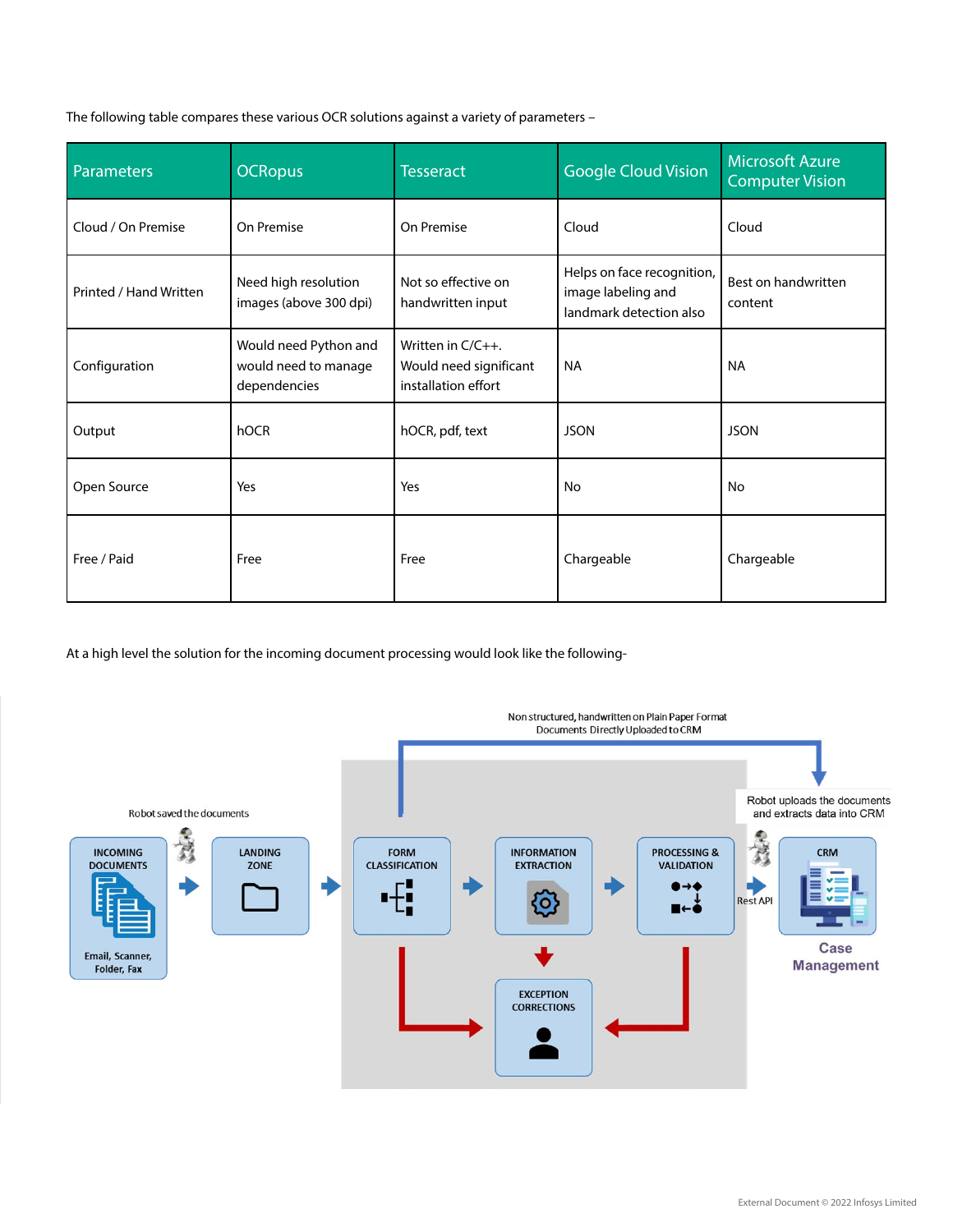## Recommendation Solution Option and Conclusion

Based on our findings during this evaluation exercise, we found that while most of the commercially available OCR APIs was able to extract information to a large extent from a printed form, they usually falter on extracting information from a handwritten document. Based on our analysis, we found that Microsoft Azure Computer Vision API was relatively better than other APIs and was able to extract information from handwritten documents.

One thing to note is that every business use case has its own extraction, processing and comprehension need that require a very specific and suitable technology solution. Most available solutions in the market do not address all aspect of endto-end business need, rather they are usually specialist in specific areas such as

document capture, RPA platforms or Cloud based OCR API.

Based on our analysis during the implementation of this solution, we found that some amount of pre-processing and post-processing would be required to get an optimal output. Pre-processing would typically include steps such as de-skewing the scanned document, removing negative spots and smoothing edges, converting an image from color or greyscale to binary, layout analysis or zoning, character isolation and segmentation etc. Postprocessing might require usage of lexicon, near-neighbor analysis etc. for contextualized spelling correction, intent extraction, auto correction of date format, special handling of numerals etc.

Image processing, Character recognition is a nascent area of study and is evolving constantly through usage of multitude of AI technologies such as k-nearest neighbor (KNN) algorithm, artificial neural network etc. Our recommendation is to use a framework that combines a cluster of these AI technologies together to provide an end-to-end holistic solution. Some of the key features of this framework could be  $\sim$ 

- Enhanced Pre-Processing
- Document Classification / Indexing
- Handwriting Processing and Signature Detection using Parallel Neural Processing
- Substantial Post Processing
- Continuous Learning and Improvement

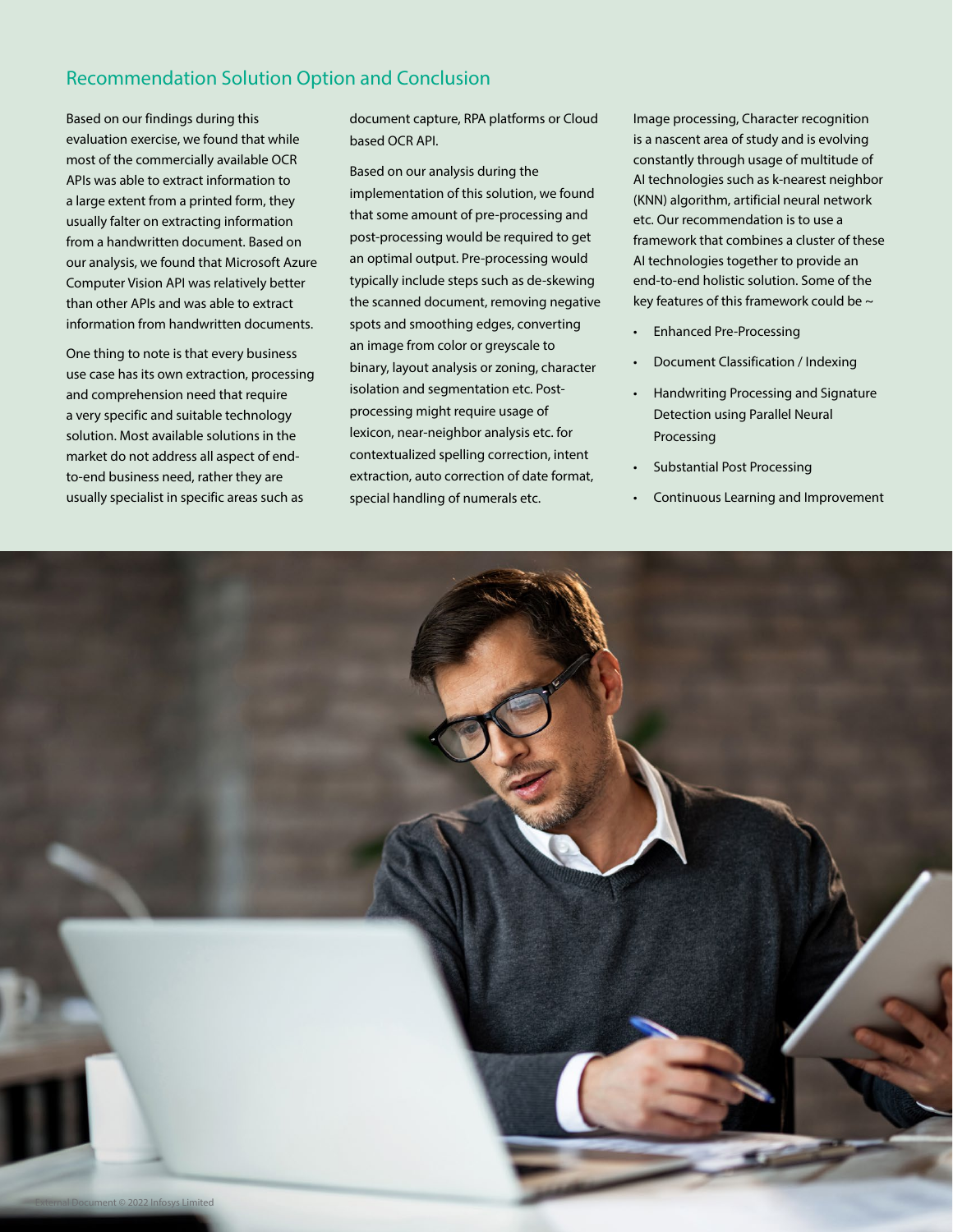